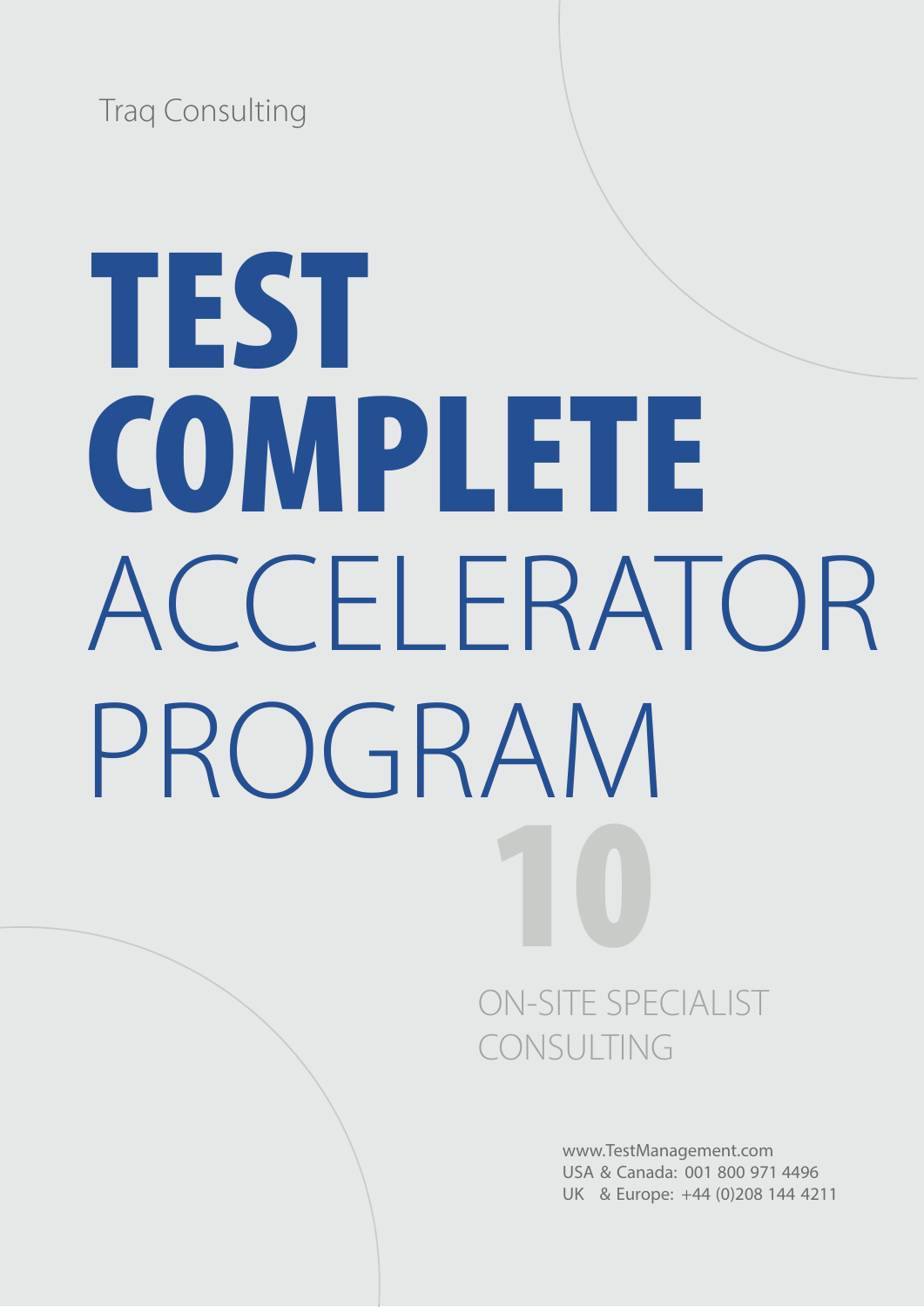# TEST **COMPLETE** ACCELERATOR PROGRAM 10

The Accelerator Program is a live consulting engagement designed for test teams who already have a well defined test process and who want to take the next step with automation. The goal to deploy TestComplete and get you productive as quickly as possible.

You will walk away from this program with a live TestComplete automation framework, a solid understanding of automation concepts, hands-on experience of using TestComplete with your applications and a successfully launched automation process.

Get more out of your investment in **Test Complete.**

## 7 STEPS TO IMPLEMENTATION

The Accelerator Program for TestComplete lines up your test team to take full advantage of TestComplete's test automation capabilities. Covering seven key modules this program takes you, from start to finish, through:

- 1 An Introduction to TestComplete
- 2 Test case identification
- 3 Application Discovery
- 4 Data design and generation
- 5 Framework Implementation
- 6 Test Case Implementation
- 7 Maintenance and support

As professional automation specialists we can teach you how to implement solutions designed to meet your specific requirements.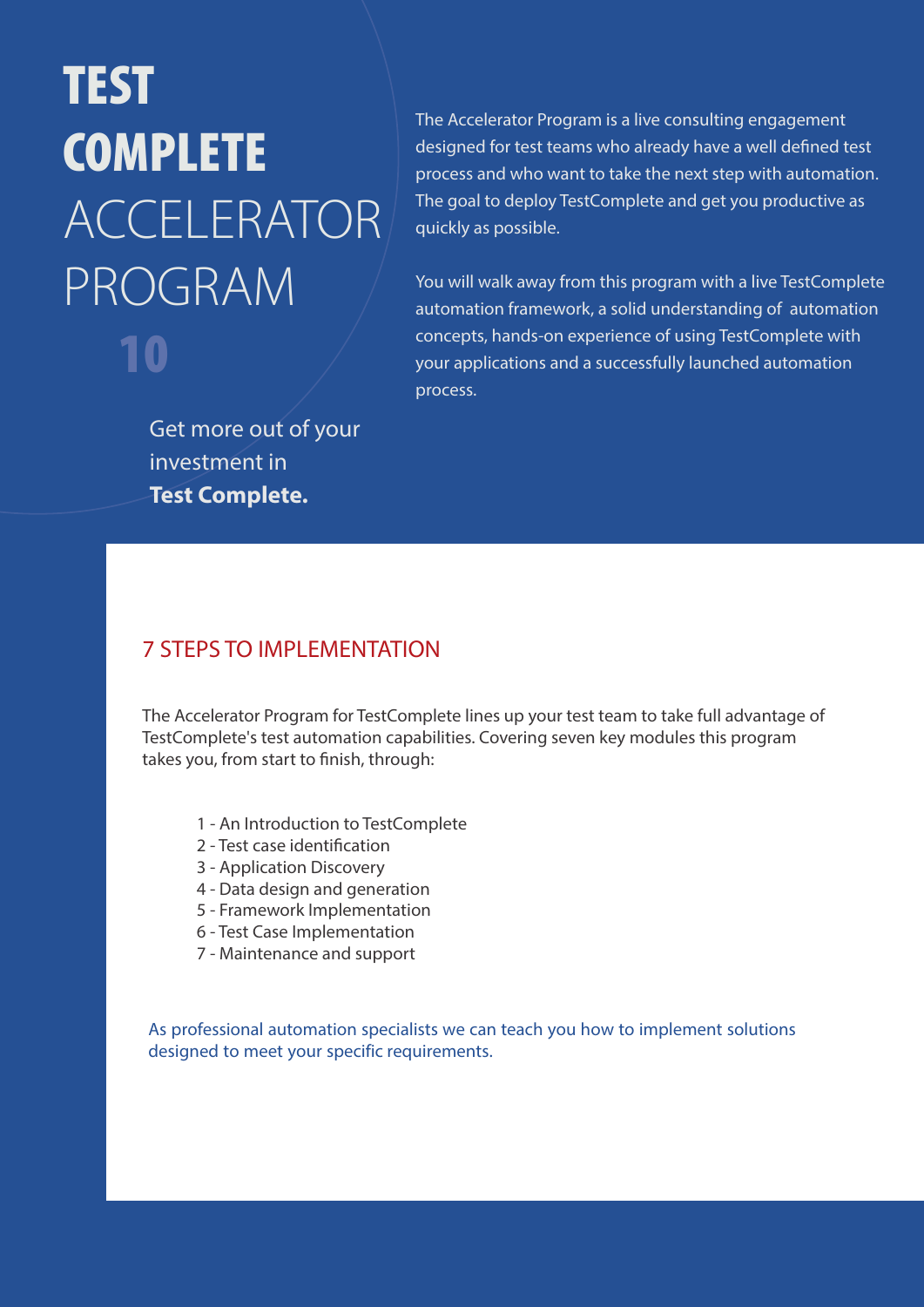## ACCELERATOR PROGRAM

The fastest way to succeed with test automation is to have the experts walk you through the implementation with your application. Taking you through 7 key stages we'll teach you all you need to know about implementing TestComplete. With our Accelerator Program we can teach more than just how to use TestComplete. We can teach you how to implement an automation solution.

#### **1. Intro to TestComplete**

A two-day, hands-on, Introduction to TestComplete course. Held on-site with your test team, we'll take you through the basic and advanced features of TestComplete, covering everything from creating keyword tests to deploying tests with the run time TestExecute module. We'll make sure that you're in the best position to run with your implementation of TestComplete.

#### **2. Test Case Review and Identification**

Success with automation isn't about trying to automate everything. It's about being smart with the test cases you choose to automate. We'll work through and review your existing tests to help you identify test cases that are ideal candidates for automation. The success of this stage will maximise your return on investment and ensure you can demonstrate quick wins. Quick wins that will help you promote the success of your automation efforts within your organisation.

#### **3. Application Discovery**

At this stage we'll start examining the areas of the application that are suitable for automation. Where hooks in the code are needed we'll identify them and raise them with your development team (where possible). Where aspects of the application aren't suitable for automation (perhaps they're still subject to high levels of change) we'll isolate them from the automation efforts. Where we identify key parts of the application for automation we'll push them forward into the next phase of the process.

#### **4. Data Design and Generation**

Automation delivers results because of the ability to scale up with large data sets. If those data sets have poor quality data then you're just repeating the same tests without creating the highest levels of coverage possible. This is why good data set generation is crucial to your automation efforts. Good data set selection and generation not only increases test coverage significantly but also delivers efficiencies as you scale up your automated tests.

#### **5. Framework Implementation**

There's no one framework that fits all. Picking the right framework from the start gives you the flexibility to scale your testing as your experience grows. We'll bring a number of well-proven automation frameworks to the table, discuss the pros and cons of each and work to implement the best framework to meet your goals. We'll look at data driven, keyword driven and hybrid approaches to make sure you build a solid foundation.

#### **6. Test Case Implementation**

With the test cases identified, data generated and the framework in place, now comes the point at which we can start implementing the automated test cases. We'll pick the highest priority test cases first and show you the way to create those tests within the framework we've built. It's at this point that you'll really start to see the benefits and the return on investment that you've been seeking from automation. Finally you'll be freeing up your manual test resources from tedious regression testing to focus on more creative aspects.

#### **7. Maintenance and support**

No automation implementation goes on delivering results without a degree of maintenance and support. After all, the application under test changes, test cases need updating and you discover other areas of the application that are ripe for automation. So we'll be on hand to help you with any of your maintenance questions and deliver support where you run into issues you can't resolve on your own. From here on in you'll wonder how you ever lived without effective automation in the first